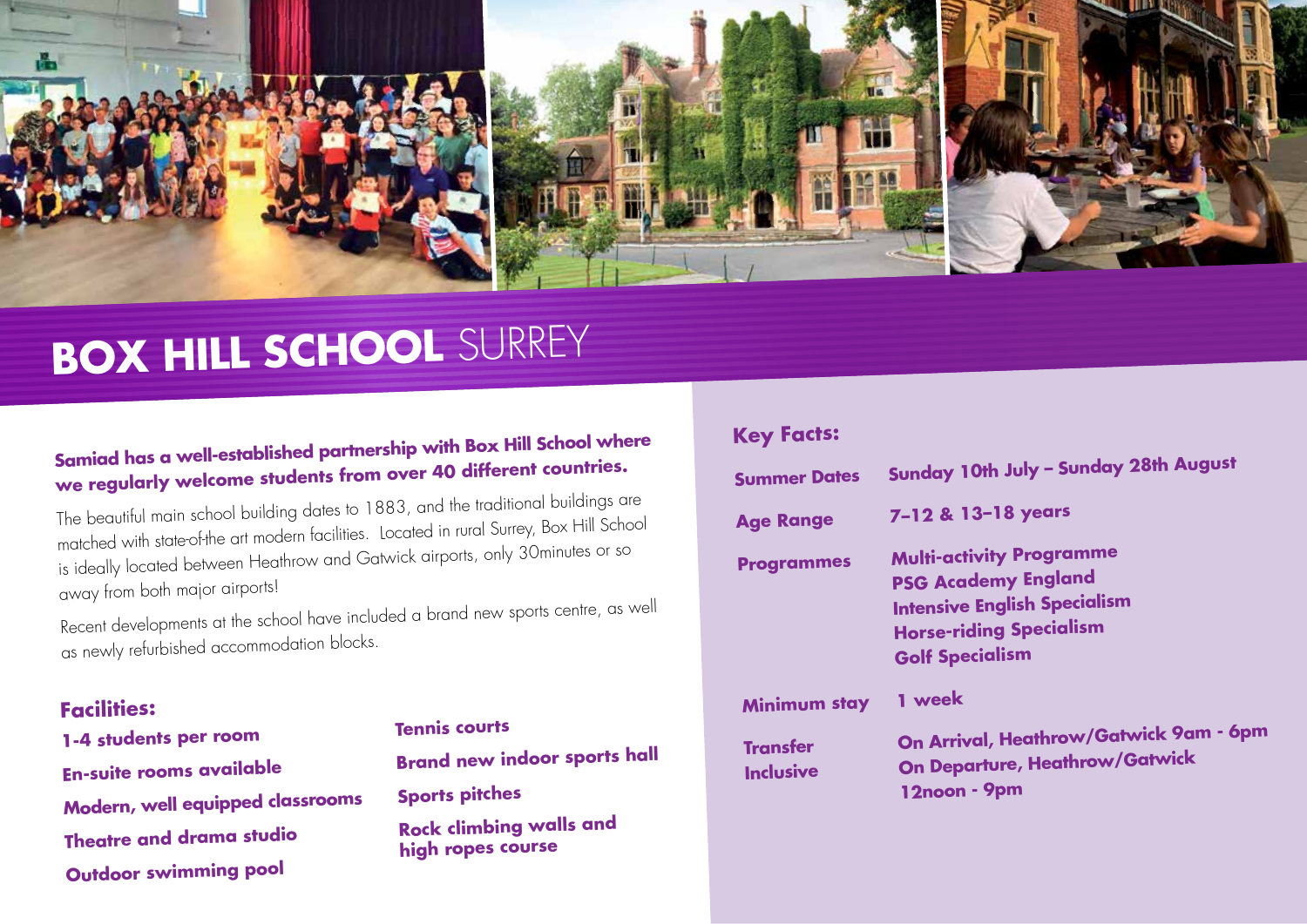**"Warwick Castle was the best trip ever! I really enjoyed all the shows, the birds were my favourite!"**

ago

**LESSEYA RESERVE** 

Phoebe, China

a,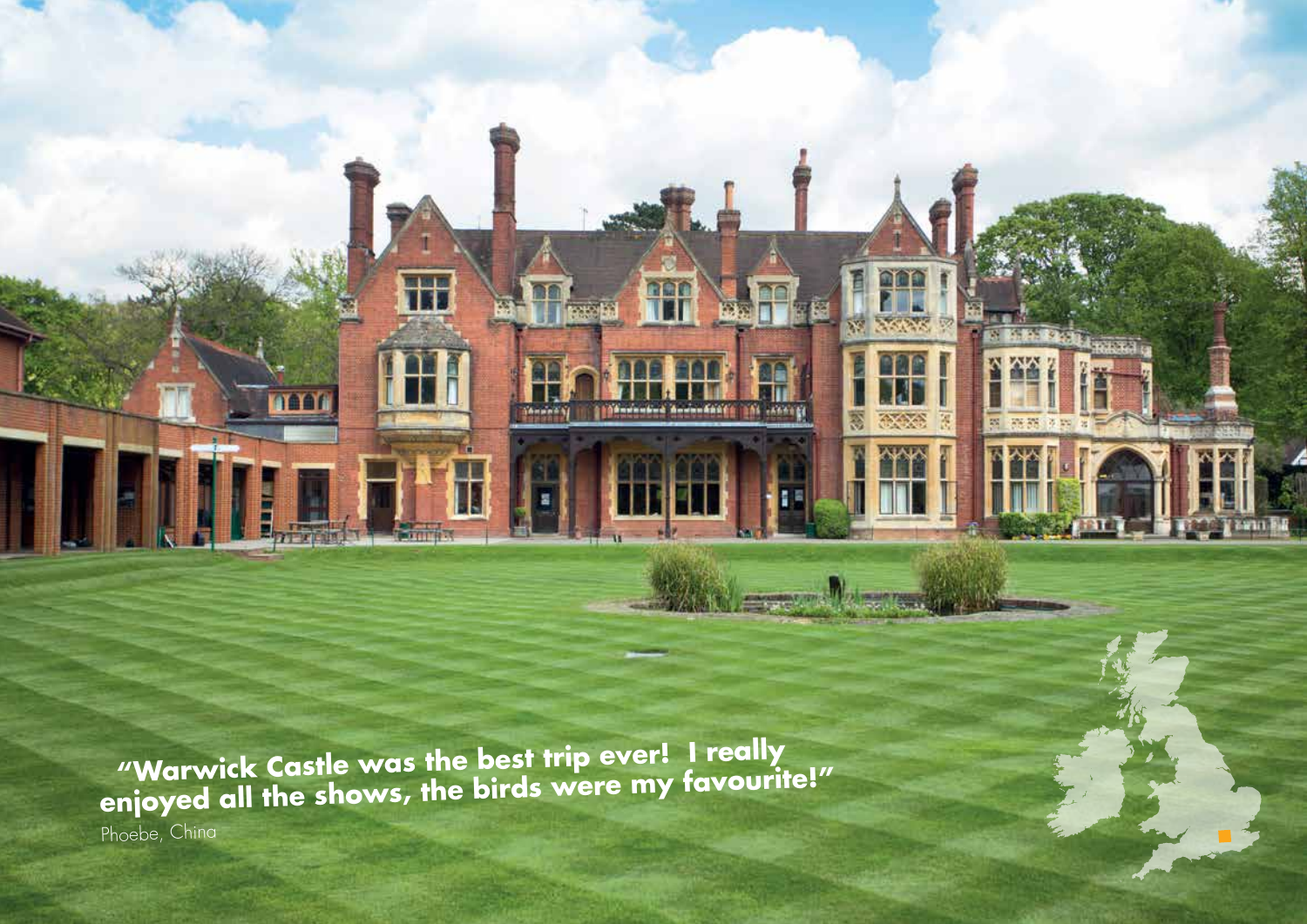# PARIS SAINT-GERMAIN ACADEMY ENGLAND

# **SAMIAD IS PLEASED TO ANNOUNCE AN AGREEMENT WITH PARIS SAINT-GERMAIN ACADEMY!**

Paris Saint-Germain is one of the biggest football clubs in the world and home to current football legends Lionel Messi, Neymar and Kylian Mbappe and previously, ro current root<br>England's own David Beckham!<br>Based at Box Hill School, each player will learn to play with the Paris Saint-Germain Academy values of working together, self-control and mutual respect for the team players. Each participant will also receive a full Paris Saint-Germain Academy kit (Shirt, Shorts & Socks), certificate of attendance plus a digital nutrition information pack.

## **QUICK FACTS:**

- Full-board residential campus accommodation
- 15 hours of English language tuition per wee<sup>k</sup>
- $\frac{15 \text{ hours of Eeyl}}{4 \times 3 \cdot \text{hour football coaching sessions per week}}$
- from qualified coaches

 $\bullet$  Structured evening activity schedule

- 2 full-day excursions per week including
- top-class Premier League stadium tours
- Completion certificate



ENGLAND

All